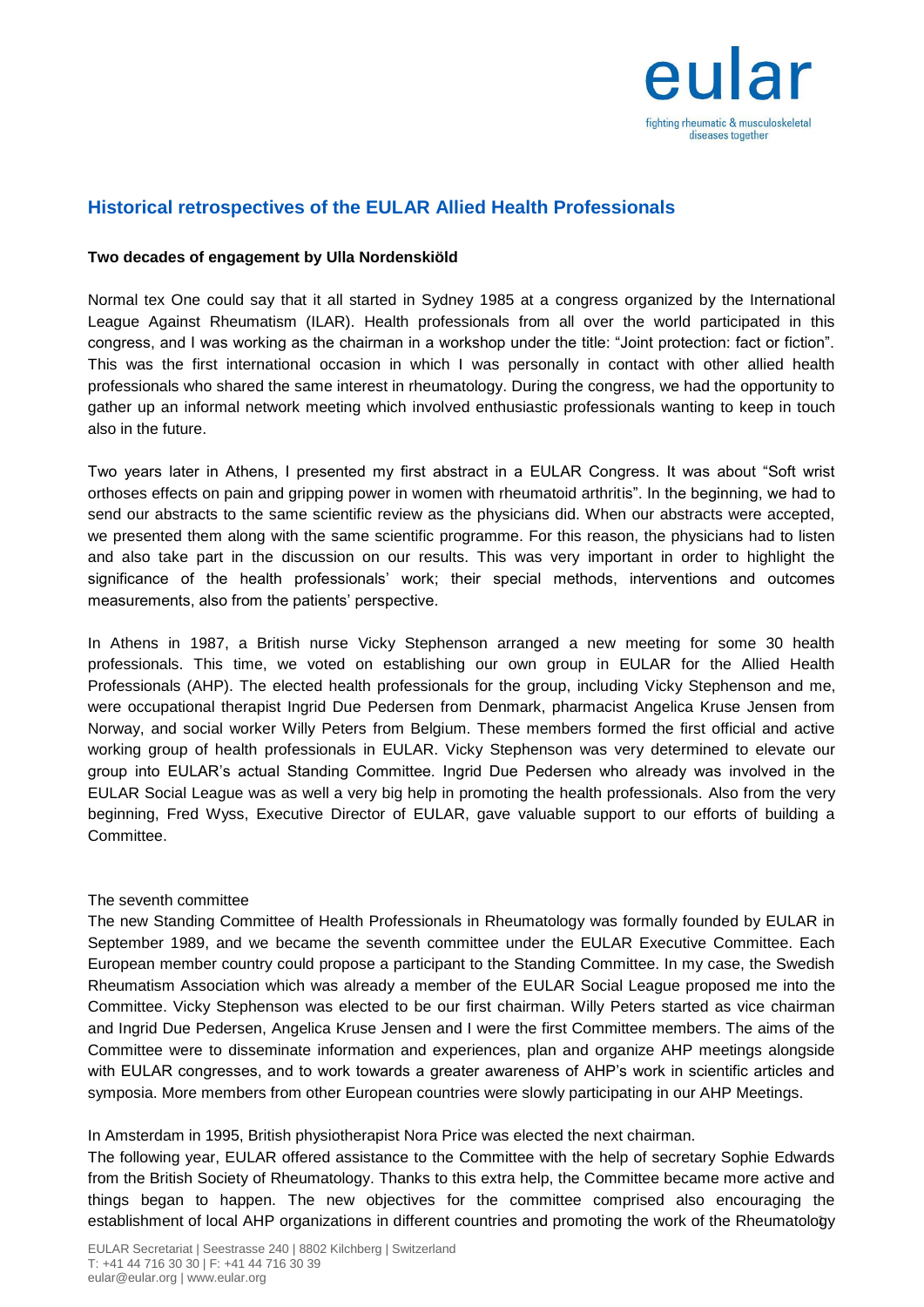

Action for Eastern Europe. There were discussions on developing special teaching courses of which I will tell more about later in this newsletter.

t

One could say that it all started in Sydney 1985 at a congress organized by the International League Against Rheumatism (ILAR). Health professionals from all over the world participated in this congress, and I was working as the chairman in a workshop under the title*: "Joint protection: fact or fiction".* This was the first international occasion in which I was personally in contact with other allied health professionals who shared the same interest in rheumatology. During the congress, we had the opportunity to gather up an informal network meeting which involved enthusiastic professionals wanting to keep in touch also in the future.

Two years later in Athens, I presented my first abstract in a EULAR Congress. It was about *"Soft wrist orthoses effects on pain and gripping power in women with rheumatoid arthritis".* In the beginning, we had to send our abstracts to the same scientific review as the physicians did. When our abstracts were accepted, we presented them along with the same scientific programme. For this reason, the physicians had to listen and also take part in the discussion on our results. This was very important in order to highlight the significance of the health professionals' work; their special methods, interventions and outcomes measurements, also from the patients' perspective.

In Athens in 1987, a British nurse **Vicky Stephenson** arranged a new meeting for some 30 health professionals. This time, we voted on establishing our own group in EULAR for the Allied Health Professionals (AHP). The elected health professionals for the group, including Vicky Stephenson and me, were occupational therapist Ingrid Due Pedersen from Denmark, pharmacist Angelica Kruse Jensen from Norway, and social worker Willy Peters from Belgium. These members formed the first official and active working group of health professionals in EULAR. Vicky Stephenson was very determined to elevate our group into EULAR's actual Standing Committee. Ingrid Due Pedersen who already was involved in the EULAR Social League was as well a very big help in promoting the health professionals. Also from the very beginning, **Fred Wyss**, Executive Director of EULAR, gave valuable support to our efforts of building a Committee.

## **The seventh committee**

The new Standing Committee of Health Professionals in Rheumatology was formally founded by EULAR in September 1989, and we became the seventh committee under the EULAR Executive Committee. Each European member country could propose a participant to the Standing Committee. In my case, the Swedish Rheumatism Association which was already a member of the EULAR Social League proposed me into the Committee. **Vicky Stephenson** was elected to be our first chairman. **Willy Peters** started as vice chairman and **Ingrid Due Pedersen, Angelica Kruse Jensen** and **I** were the first Committee members. The aims of the Committee were to disseminate information and experiences, plan and organize AHP meetings alongside with EULAR congresses, and to work towards a greater awareness of AHP's work in scientific articles and symposia. More members from other European countries were slowly participating in our AHP Meetings.

In Amsterdam in 1995, British physiotherapist **Nora Price** was elected the next chairman.

establishment of local AHP organizations in different countries and promoting the work of the Rheumatology The following year, EULAR offered assistance to the Committee with the help of secretary **Sophie Edwards**  from the British Society of Rheumatology. Thanks to this extra help, the Committee became more active and things began to happen. The new objectives for the committee comprised also encouraging the